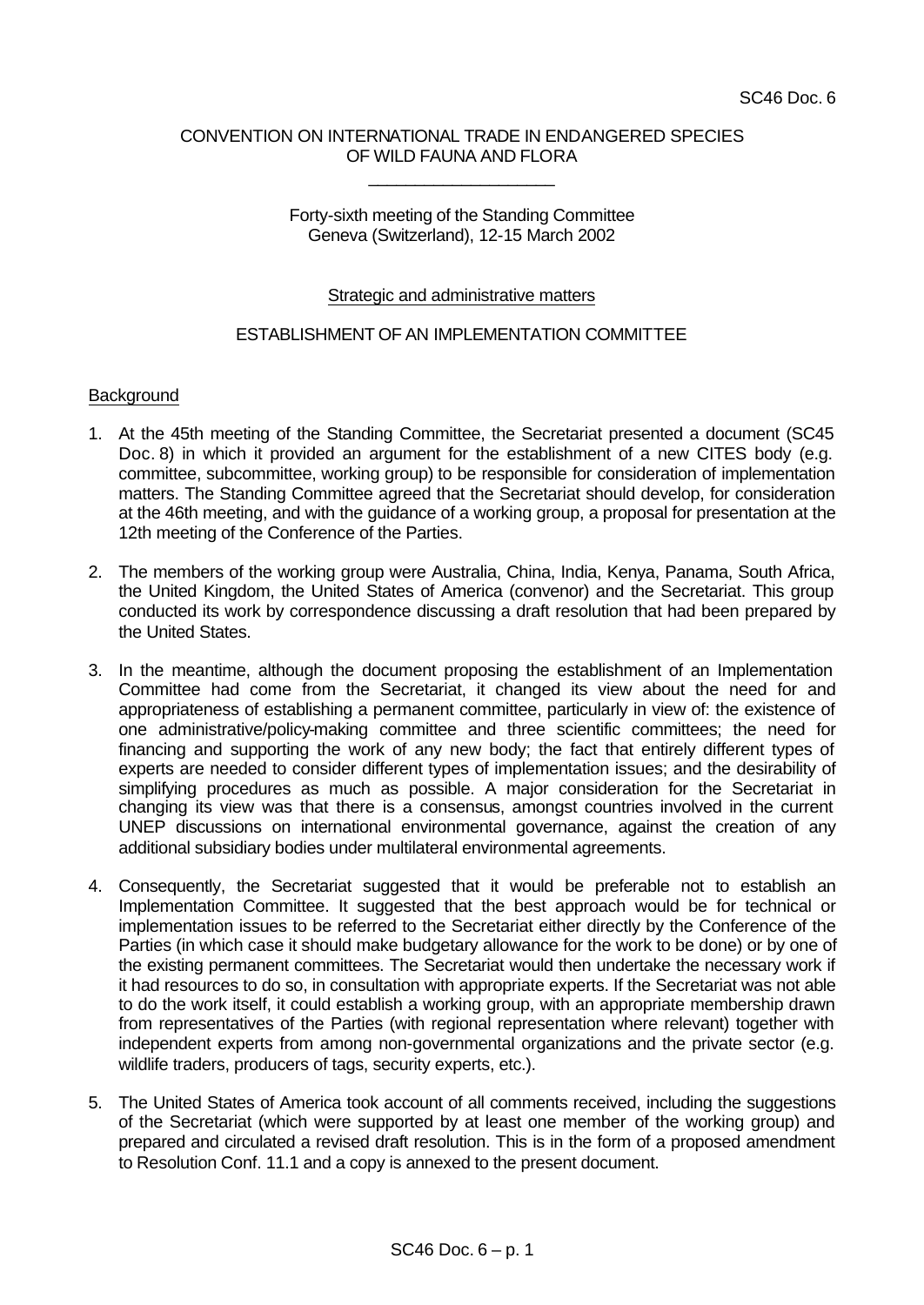- 6. In the discussions of the working group the following are key points that emerged.
	- a) From time to time, technical and procedural matters arise that need to be discussed by experts on the specific matter of concern.
	- b) The substance of each of these matters can be quite different, so that an expert on one matter may not be an expert on another.
	- c) Sometimes, expertise is required that may not exist currently in any of the permanent committees, or in any Management Authority or the Secretariat. However, the importance of involving persons who have practical experience of the problems under discussion can not be underestimated. Moreover, if Management Authorities are expected to implement any proposals resulting from discussions, there is good reason to ensure that they have an input into the formulation of such proposals.
	- d) A new body could be created to do tasks assigned to it by the Standing Committee or the Conference of the Parties. However, it would require funding to support its work and this would increase the financial burden on the Parties. This burden could be limited if the body conducted its work through correspondence as much as possible .
- 7. The working group considered these points and many more. The convenor of the working group noted that as there was not agreement in the group on every issue, the draft they produced of course represented a compromise on many points. She felt that it offered an excellent balance of the need to include expertise from Management Authorities and the use of resources, including funds. She noted that some members of the working group considered this as a workable alternative to the Secretariat's suggestion.

### Recommendations

- 8. The Secretariat remains persuaded however that it would be preferable not to establish any additional permanent body for the time being. The Secretariat is therefore opposed in principle to the proposal emanating from the working group and therefore has not commented on the detail although it believes that there are parts of the proposal that are inappropriate.
- 9. The Secretariat believes that, where technical and implementation issues need to be considered by a body of experts, the Conference of the Parties should take one of the following approaches:
	- a) refer the matter to the Secretariat for consideration as described in paragraph 4 above;
	- b) in accordance with Resolution Conf. 11.1, establish an intersessional working group to consider the matter [this approach has been taken already with the establishment of the *Swietenia macrophylla* (bigleaf mahogany) Working Group under Decision 11.4]; or
	- c) refer the matter to the Standing Committee. In Resolution Conf. 11.1, in paragraph d) under "RESOLVES" of the main text, the Conference of the Parties has given the power to the Standing Committee to "appoint working groups with specific terms of reference as required to address specific problems. These working groups shall have a defined life span which shall not exceed the period until the next meeting of the Conference of the Parties, at which time it may be renewed if necessary. They shall report to the Conference of the Parties and, if so requested, to the Standing Committee."
- 10. If the Standing Committee agrees, the Secretariat will prepare a discussion document for consideration at the 12th meeting of the Conference of the Parties on this subject.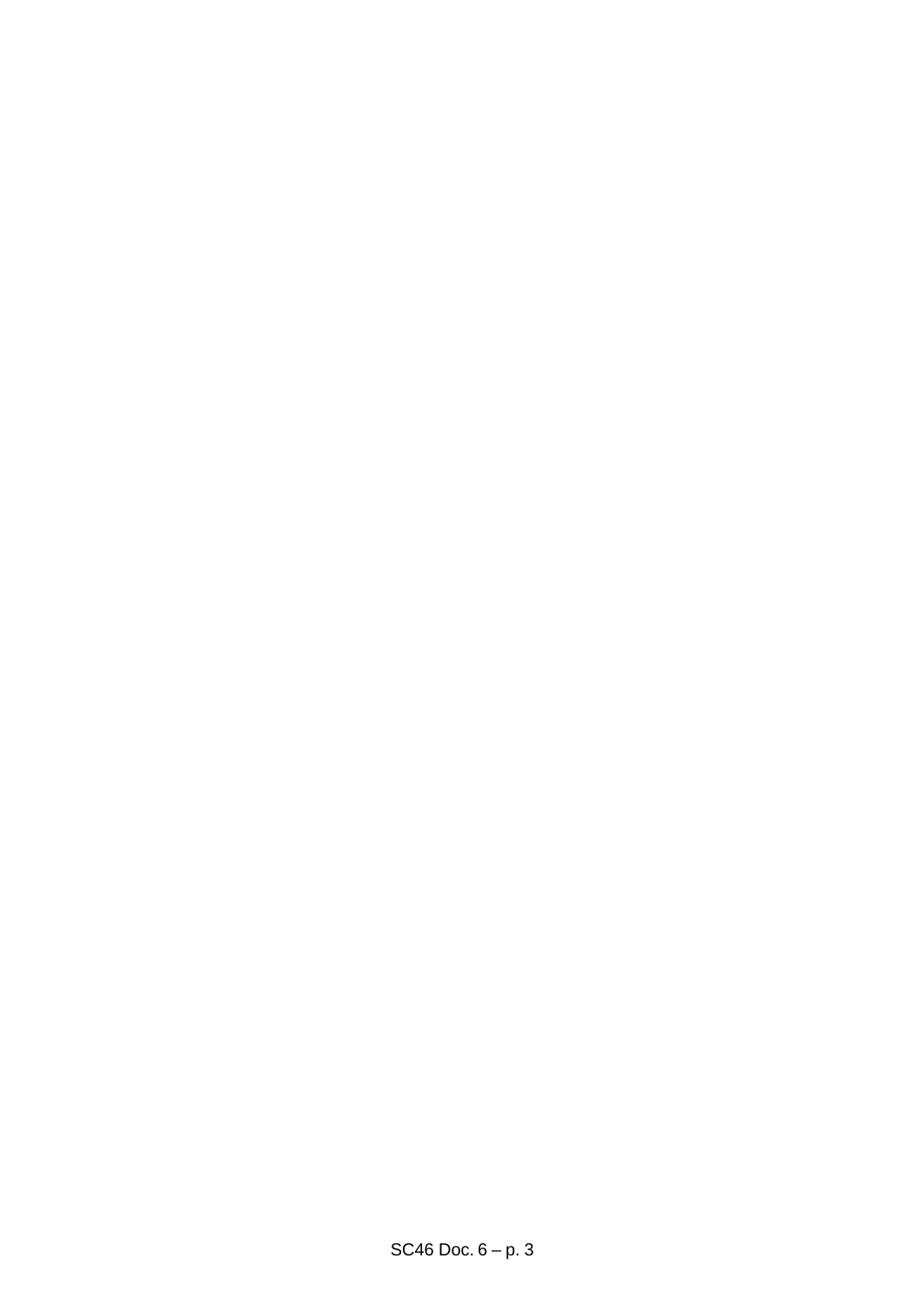## Draft resolution

# Establishment of Committees: AMENDMENT TO RESOLUTION CONF. 11.1

#### **Annex 4**

#### Establishment of the Implementation Subcommittee of the Conference of the Parties

NOTING that there is a need to address technical problems encountered in implementing controls of trade of species included in Appendices I, II, and III, and to establish practical administrative mechanisms to implement the Convention effectively;

RECOGNIZING that there is a need for a committee of experts to meet periodically to consider technical and operational problems of implementation of trade controls, and to draft recommendations for consideration of the Parties;

RECALLING Resolution Conf. 2.5 that convened a Committee of Technical Experts, Resolution Conf. 3.5 that established a Technical Expert Committee, and Resolution Conf. 6.1 that replaced the Technical Expert Committee by establishing other permanent committees;

NOTING that the Standing Committee deals primarily with administrative and policy matters and the members are States, and that Animals and Plants Committees deal primarily with scientific matters and the members are scientists;

RECOGNIZING that the Conference of the Parties has directed to the permanent committees an array of technical and implementation tasks that require expertise that may not be available in the existing permanent committees; and

AWARE that Parties are concerned that additional funding to support a new committee might impact work by other committees and that developing countries already have insufficient resources to completely function in their regions.

## THE CONFERENCE OF THE PARTIES OF THE CONVENTION

RESOLVES to establish an Implementation Subcommittee under the Standing Committee, with the following terms of reference:

within the policy agreed to by the Conference of the Parties, the Implementation Subcommittee shall:

- a) provide advice and guidance to the Conference of the Parties and the Standing Committee on technical and procedural implementation issues specifically directed to them;
- b) draft resolutions, decisions, or other documents on matters related to technical and procedural implementation issues specifically directed to them by the Conference of the Parties or the Standing Committee; and
- c) report to the Conference of the Parties and, if so requested, to the Standing Committee, on the activities it has carried out between meetings of the Conference;